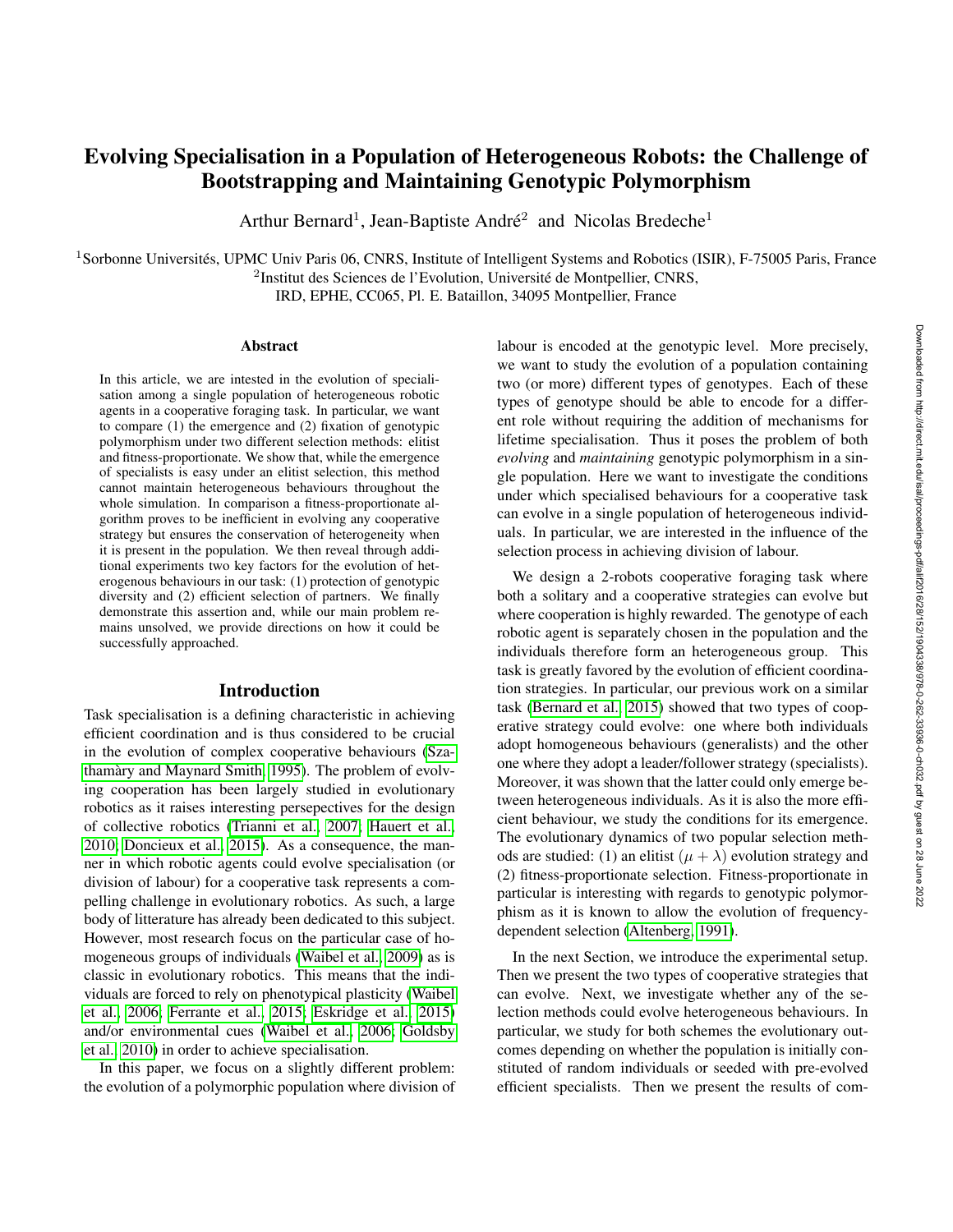putational analyses in order to reveal and understand more deeply the mechanisms at play. In a final experiment, we reveal key mechanisms which could be investigated to solve this problem. Finally we discuss our findings and shed light on interesting perspectives for future work.

#### Methods

We evaluate two robotic agents in a 800 by 800 units square arena devoid of any obstacles except for the foraging targets. At the beginning of a simulation, 18 targets are randomly positioned in the environment. While the agents may move freely in the arena, the targets' positions are fixed. For a target to be collected, any agent needs to stay in contact with it for a specified amount of time (800 simulation steps). The target is removed after this duration and put back at another random position so that the number of targets is kept the same throughout a simulation. We consider that cooperative foraging happens if both individuals are in contact of the target when it is removed. When an agent collects a target, it is rewarded 50 if this target has been foraged in a solitary manner or 250 if both agents have cooperated to collect it.

Each agent is circular-shaped with a diameter of 20 units and possesses a collection of different sensory inputs. The first type of inputs is a 90 degrees front camera and is composed of 12 rays, each one indicating the type and distance to the nearest object (either another agent or a target). The other type of inputs are 12 proximity sensors evenly distributed around the agent's body. With a range of twice the agent's diameter, each proximity sensor outputs the proximity of the nearest obstacle in its range.

Both agents begin the simulation next to each other at the same end of the arena and can move according to the outputs of their neural network. This neural network is a fully connected multi-layer perceptron with one hidden layer. The inputs of the neural network are comprised of all the sensory information of the agent, i.e. 36 input neurons for the camera (3 inputs for each ray) and 12 for the proximity sensors. A final input neuron whose value is always 1 is used as a bias neuron. This amounts the total number of input neurons to 49. The hidden layer is constituted of 8 neurons while the 2 neurons of the output layer return the speed of the agent's wheels. A sigmoid is used as the activation function of each neuron. Finally, the topology of the network is kept constant during the experiments.

The population of individuals is evolved thanks to a classical evolutionary algorithm. The genotype of each individual is constituted of a collection of the 410 real-valued connection weights of the neural network. At each generation of the algorithm, every individual is evaluated by being successively paired with another individual randomly chosen in the population 5 times. Each pair interacts in the setting presented before during 20000 simulation steps which we call a *trial*. We perform 5 trials for each pair of individuals in order to decrease the impact of the targets' random positions

on the individuals' performance. The fitness score of an individual is computed as the average reward per trial.

The population for the next generation is created according to two different selection schemes :

- $(\mu + \lambda)$  elitist selection: the population of the next generation is constituted of the  $\mu$  best individuals from this generation and  $\lambda$  offsprings sampled from the best individuals.
- Fitness-proportionate: offsprings are randomly sampled from the current generation to constitute the population of the next generation. The probability to sample a particular parent is proportional to this parent's fitness score.

Regardless of the selection method used, every offspring is a mutated clone of its parent and no recombination is used in our algorithm. The probability for each gene to mutate is  $5 \times 10^{-3}$  and mutations are sampled according to a gaussian operator with a standard deviation of  $2 \times 10^{-2}$ . Finally, experiments were conducted with the robotic 2D simulator of SFERESv2 [\(Mouret and Doncieux, 2010\)](#page-7-11), a framework for evolutionary computation. You can find the source code for the experiments available for download at [http://pages.isir.upmc.fr/˜bredeche/Experiments/ALIFE2016](http://pages.isir.upmc.fr/~bredeche/Experiments/ALIFE2016-specialisation.tgz) [specialisation.tgz.](http://pages.isir.upmc.fr/~bredeche/Experiments/ALIFE2016-specialisation.tgz)

# Behaviours of Specialists in a Cooperative Foraging Task

We showed in a previous article [\(Bernard et al., 2015\)](#page-7-9) that two cooperative strategies could evolve in this particular task: *turning* (between two *turners*) and *leader/follower* (between a *leader* and a *follower*). Both of these strategies achieve cooperative foraging but with varied efficiency.

In the turning strategy, both individuals turn around one another so that they can keep the other individual in their line of sight and stay close to it (see Figure [1\(a\)\)](#page-2-0). At the same time, the two individuals try to get closer to a target. This way, as soon as one of the two individuals is in contact with a target, the other individual can join it so the target may be collected cooperatively. Consequently, both individuals adopt a similar behaviour in this strategy and can be described as generalists.

In the leader/follower strategy, the individuals specialise in two roles: a leader and a follower. The leader always gets on the target first and checks rarely for its partner. In comparison, the follower tries to keep its leader in view during the entirety of the simulation so that it can get on the same target (see Figure [1\(b\)\)](#page-2-1). Consequently, we observe the expression of two clearly heterogeneous behaviours which implies that both individuals are specialists. More importantly we also showed that, given our agents' capabilities, each phenotype needed to be encoded by a different genotype for specialisation to happen.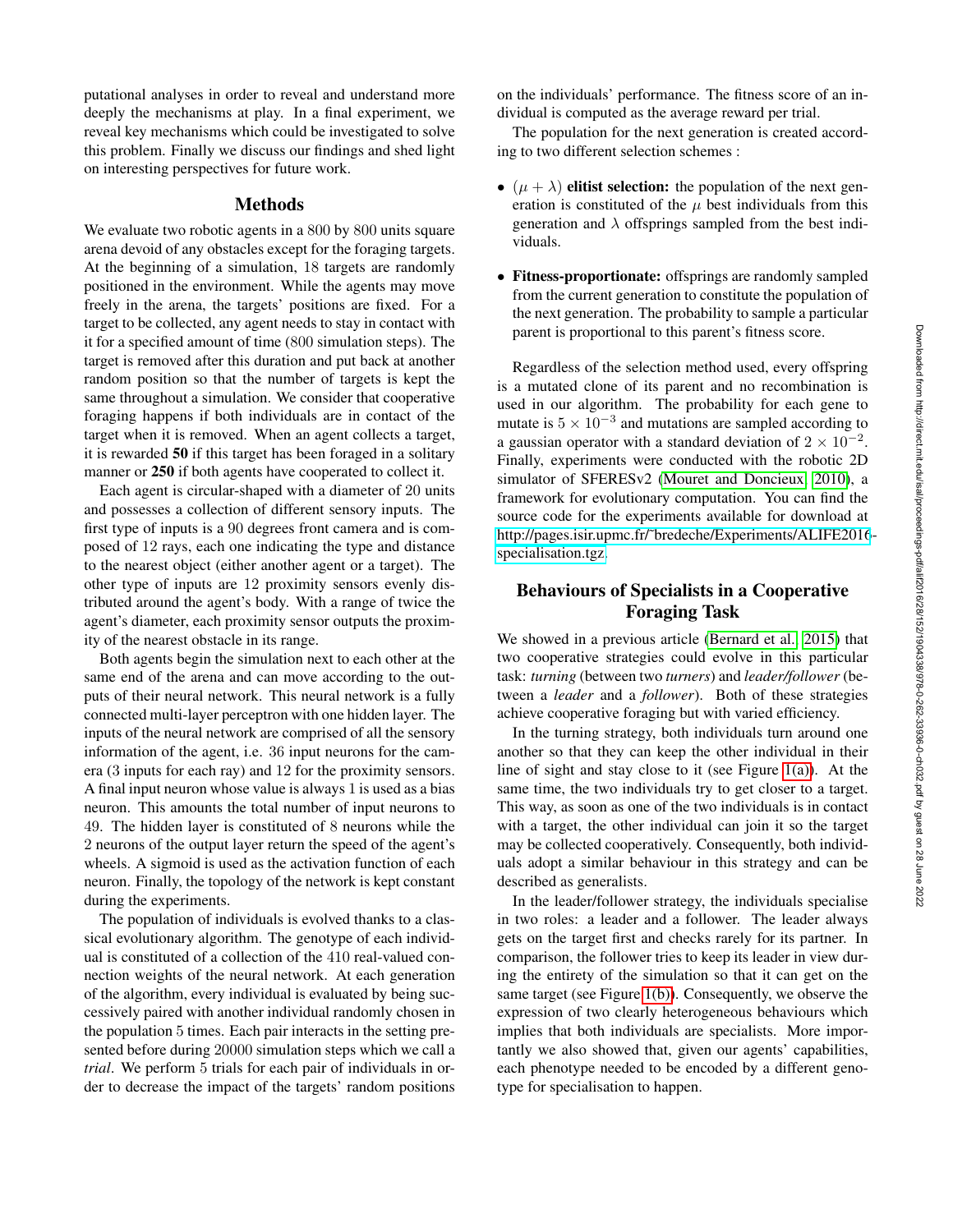<span id="page-2-2"></span>

Figure 2: Average reward and leadership proportion with a leader/follower or turning strategy Boxplots of *(a)* the average reward and *(b)* the leadership proportion over 20 independent trials for the leader/follower and turning strategies. The leadership ratio of an individual represents the propensity for one individual among the pair to arrive first more often than its partner on a target collected in a cooperative fashion. The position of each target at the beginning of each trial was randomized.

<span id="page-2-0"></span>

<span id="page-2-1"></span>Figure 1: Snapshots of the simulation after an entire trial in the foraging task. The path of each robotic agent from their initial positions (black dots) is represented in red and blue. The blue discs represent the 18 targets in the environment. When a target is foraged by the two agents, a red cross (resp. blue) is drawn on the target if the red agent (resp. blue) arrived on it first. Each snapshot corresponds to a trial where agents adopted a different strategy: *(a)* turning or *(b)* leader/follower.

Figure [2\(a\)](#page-2-2) shows the efficiency of each strategy, defined as the average reward obtained by the two individuals during a simulation over 20 independent trials (with randomized targets' positions for each trial). We can see that, as expected, the leader/follower strategy achieves a significantly higher efficiency (Mann-Whitney U-test on the average reward over 20 trials,  $p$ -value  $\lt$  0.0001). This difference in efficiency is directly correlated to a highly significant difference in the proportion of leadership as shown in Figure [2\(b\)](#page-2-3)

<span id="page-2-3"></span>(Mann-Whitney U-test on the leadership proportion over 20 trials,  $p$ -value  $\lt$  0.0001). We compute this proportion by looking at the propensity for one of the two individuals to arrive first more often on a target foraged cooperatively (i.e. the emergence of a leader).

# Evolving Heterogeneous Behaviours with an Elitist Selection

#### Bootstrapping leader/follower strategies

In this first experiment, we are interested in the emergence of a leader/follower strategy when starting with a population of random individuals under an  $(\mu + \lambda)$  elitist selection. In order to investigate the influence of population size, we tested three different sizes  $N: 20, 40$  and 100. For each population size, we conducted 11 independent runs, each one lasting 90000 evaluations. For each population size  $N$ , we defined  $\mu$  (i.e. the number of parents) and  $\lambda$  (i.e. the number of offsprings) as  $\frac{N}{2}$ . For example, when population size was 100, 50 individuals were kept from the previous generation and used to create 50 mutated offsprings.

Table [1](#page-3-0) shows the repartition of the best individuals' strategies at the last generation of evolution for each population size. We consider a behaviour to be cooperative when more than 50% of the total number of targets collected are foraged cooperatively. First, we observe that in every replicate individuals always end up evolving a cooperative strategy. We also see that evolving a leader/follower strategy is difficult as specialists evolve in only 1 run (out of 33) and when the population size is 100. These results suggest that it is nearly impossible to evolve such heterogeneous behaviours with this setting.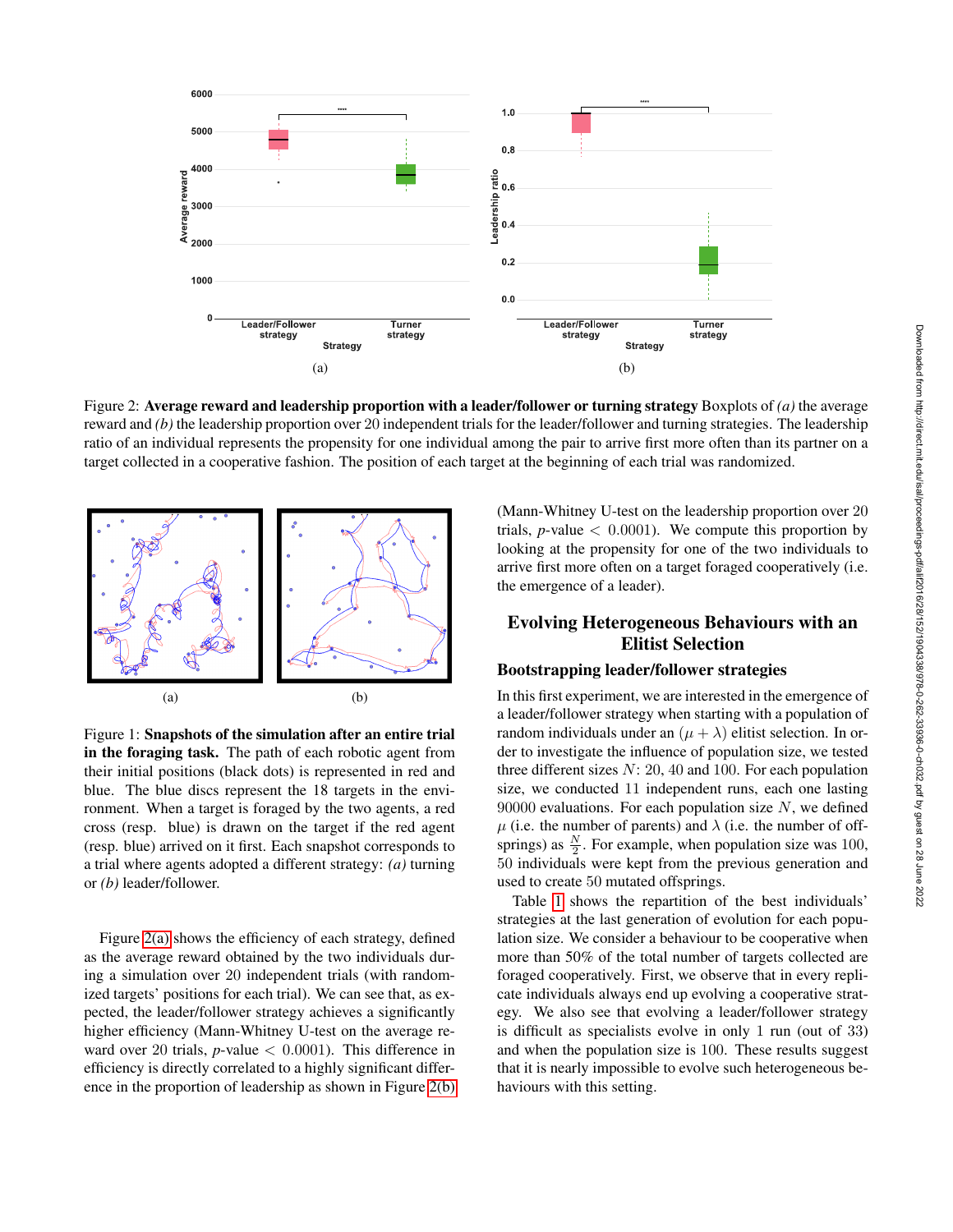| Pop. | # L/F  | # Turning | # NC              | <b>Total</b> |
|------|--------|-----------|-------------------|--------------|
| size | Strat. | Strat.    | Strat.            |              |
| 20   |        | 11        |                   | 11           |
| 40   | 0      | 11        | $\theta$          | 11           |
| 100  |        | 10        | $\mathbf{\Omega}$ | 11           |

<span id="page-3-0"></span>Table 1: Strategies evolved by the best individuals under elitist selection with an initially random population. Repartition of the different strategies adopted by the best individuals at the last evaluation in each of the replicates for different population sizes  $N$ . We indicate in each cell the number of simulations where a particular strategy evolved. Populations were evolved under an  $(\mu + \lambda)$  elitist selection, with  $\mu = \frac{N}{2}$  and  $\lambda = \frac{N}{2}$ . Individuals' genotype values were intially random. In the table "L/F" stands for leader/follower and "NC" for "Non-Cooperative".

However, when looking at the whole evolutionary history we can reveal additional information about the evolution of specialists. We show in Figure [3](#page-3-1) the proportion of evolutionary time when the best individual of each run adopted a leader/follower strategy. This value is computed as the ratio of the number of generations when the leadership ratio was high enough (over a threshold value of 0.6) out of the total number of generations. We observe that even if the best individuals end up adopting a generalist strategy, this was not the case during the entirety of the evolution. In particular, there is a significant increase (Mann-Whitney, *p*-value  $< 0.05$ ) in the number of generations where the best individual showed a leader/follower strategy when population size was 100 compared to a population size of 20. Therefore this implies that it is possible to evolve specialists but their stability in the population over time is nearly impossible to achieve.

### Maintaining heterogeneity in a population seeded with specialists

In order to investigate the lack of stability of genotypic polymorphism under elitist selection, we design another experiment. We separately evolve a population of efficient *leader individuals* and *follower individuals* beforehand. We then replace the worst individuals w.r.t. fitness score in the population of leaders by a certain amount of followers. Our goal is to study if artificially constructing such population could result in the invasion and fixation of a stable leader/follower strategy.

The number of followers initially inserted in the population was varied according to two different settings: (1) we add only one follower or (2) we add an amount of followers equal to half of the population. Experiments were replicated 11 times during 90000 evaluations with population size of 40 and 100.

We show (Table [1\)](#page-3-0) no significant differences in comparison to simulations with a population constituted of initially



<span id="page-3-1"></span>Figure 3: Proportion of time with a leader/follower strategy. Boxplots of the number of generations where the best individual in each replicate adopted a leader/follower strategy out of the total number of generations. We consider that the best individual adopted a leader/follower strategy when its leadership ratio was over a threshold value of 0.6.

random individuals w.r.t. the number of simulations where a leader/follower strategy evolved. These results suggest that even when purposely adding specialists, their stability in the population is still very hard to achieve. This implies that whether the behaviours are evolved from random genotypes or bootstrapped with efficient individuals is not as important as maintaining heterogeneity in the population. In particular, in only one replicate among the 3 runs where a leader/strategy was eventually adopted (out of 44) did the specialists initially added were maintained. In the 2 other runs we observe multiple emergences and disappearances of specialists throughout evolution.

# Evolution Under a Fitness-Proportionate Selection

In this next experiment we want to investigate the evolution of heterogeneous behaviours when using a fitnessproportionate selection. As fitness-proportionate is known to allow frequency-dependent selection, we hypothesize that it may facilitate the evolution of specialists.

#### Bootstrapping leader/follower strategies

Similarly to the elitist selection, we replicated our experiments in 11 independent runs during 90000 evaluations. Likewise, population sizes were 20, 40 and 100.

We show in Table [3](#page-4-0) that results are highly different when using such selection scheme. In particular, the fitnessproportionate selection performed poorly w.r.t. evolving cooperative strategies. For each population size, no cooperative strategy evolved at all in the vast majority of replicates. However in one particular run we do observe the emergence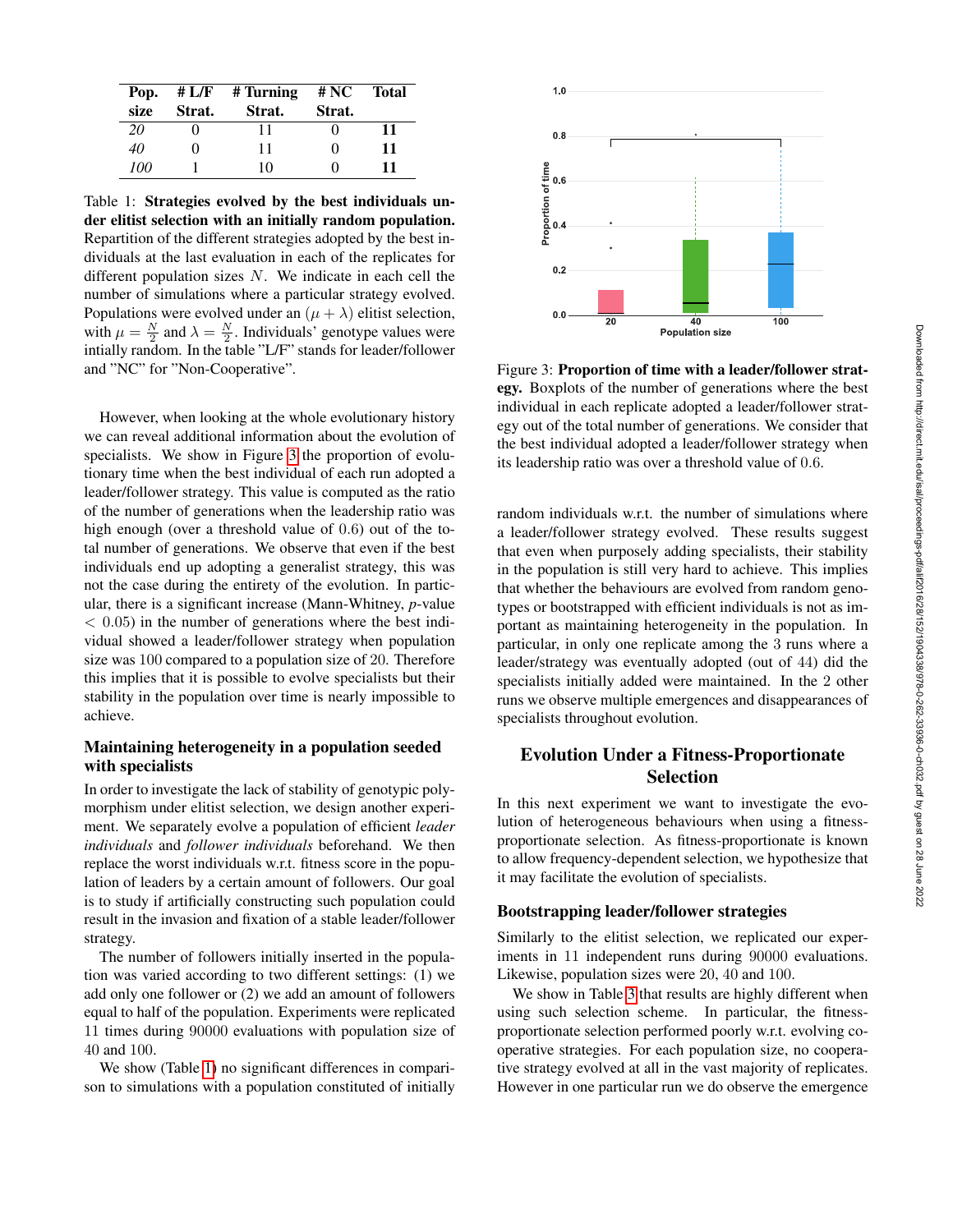| Pop. |       |        | Followers $\# L/F$ $\#$ Turning $\# NC$ |        | <b>Total</b> |
|------|-------|--------|-----------------------------------------|--------|--------------|
| size | added | Strat. | Strat.                                  | Strat. |              |
| 40   |       |        | 11                                      |        | 11           |
| 40   | 20    |        | 11                                      |        | 11           |
| 100  |       |        | 10                                      |        | 11           |
| 100  | 50    |        | Q                                       |        | 11           |

Table 2: Strategies evolved by the best individuals under elitist selection when adding followers. Repartition of the different strategies adopted by the best individuals at last evaluation in each of the replicates for different population sizes N. We indicate in each cell the number of simulations where a particular strategy evolved. Populations were evolved under a  $(\mu + \lambda)$  elitist selection, with  $\mu = \frac{N}{2}$  and  $\lambda = \frac{N}{2}$ . The population was initially seeded with a population of leaders in which we added a specific amount of followers. In the table "L/F" stands for leader/follower and "NC" for "Non-Cooperative".

| Pop.<br>size | Strat.   | $# L/F$ # Turning<br>Strat. | # NC<br>Strat. | <b>Total</b> |
|--------------|----------|-----------------------------|----------------|--------------|
| 20           |          |                             | 10             | 11           |
| 40           | $\Omega$ |                             | 10             | 11           |
| 100          |          |                             | 8              | 11           |

<span id="page-4-0"></span>Table 3: Strategies evolved by the best individuals under fitness-proportionate selection with an initially random population. Repartition of the different strategies adopted by the best individuals at the last evaluation in each of the replicates for different population sizes. We indicate in each cell the number of simulations where a particular strategy evolved. Populations were evolved under a fitness-proportionate selection. Individuals' genotype values were initially random. In the table "L/F" stands for leader/follower and "NC" for "Non-Cooperative".

and fixation of specialists. This is similar to what was observed under elitist selection w.r.t. evolving specialists.

Yet a closer look at the dynamics of evolution under a fitness-proportionate selection yields interesting results. In particular, there is not much variation in the strategy adopted by the best individuals throughout evolution. This is consistent with the fact that the bootstrap of a cooperative strategy was not observed in most of the replicates: fitnessproportionate is not efficient in evolving any cooperative behaviour. In consequence, there is not much variation in the proportion of individuals adopting a leader/follower strategy during evolution. As a matter of fact, we observe that in the only replicate where there was genotypic polymorphism at the end of the simulation, specialists were already present at the random initialisation of the population and did not evolve through mutation. This is very different with the elitist selection where we observe multiple emergences of specialists

(even briefly) during evolution in many different runs.

Maintaining heterogeneity in a population seeded with specialists

| Pop. |       |        | Followers $\# L/F$ $\#$ Turning | # NC         | Total |
|------|-------|--------|---------------------------------|--------------|-------|
| size | added | Strat. | Strat.                          | Strat.       |       |
| 40   |       |        |                                 |              | 11    |
| 40   | 20    |        |                                 | $\mathbf{R}$ | 11    |
| 100  |       | 10     |                                 |              | 11    |
| 100  | 50    | 10     |                                 |              | 11    |

<span id="page-4-1"></span>Table 4: Strategies evolved by the best individuals under fitness-proportionate selection when adding followers. Repartition of the different strategies adopted by the best individuals at the last evaluation in each of the replicates for different population sizes  $N$ . We indicate in each cell the number of simulations where a particular strategy evolved. Populations were evolved under a fitness-proportionate selection. The population was initially seeded with a population of leaders in which we added a specific amount of followers. In the table "L/F" stands for leader/follower and "NC" for "Non-Cooperative".

As expected from previous results, fitness-proportionate performs well in terms of stability of heterogeneous be-haviours. We show in Table [4](#page-4-1) that in the majority of replicates the best individuals adopt a leader/follower strategy at the end of the simulations. This is particularly true when population size is high enough (100). A major difference with the elitist selection is that in all replicates where a leader/follower strategy was observed at the end of the run, the specialists were maintained from the start throughout evolutionary time. These results suggest that, although not efficient at bootstrapping cooperative behaviours, fitnessproportionate performs well w.r.t. the stability of genotypic heterogeneity. Furthermore, we can hypothesize that this selection scheme is good at maintaining heterogeneity specifically because it largely fails (under our choice of parameters) at bootstrapping any cooperative strategy.

# Computational Analyses of Population Dynamics

In this present section, our goal is to understand more deeply the dynamics at play which allow the invasion of suboptimal generalists even when efficient specialists are present. To that end we run computational analyses based on the expected fitness of each of the three phenotypes. Table [5](#page-5-0) shows the average payoff of pair-wise simulations between each type of phenotypes. We consider the payoffs for both phenotypes in each pair to be identical as no significant differences were observed between their payoffs.

Several observations can be made directly from these results. First, we can confirm that the leader/follower strategy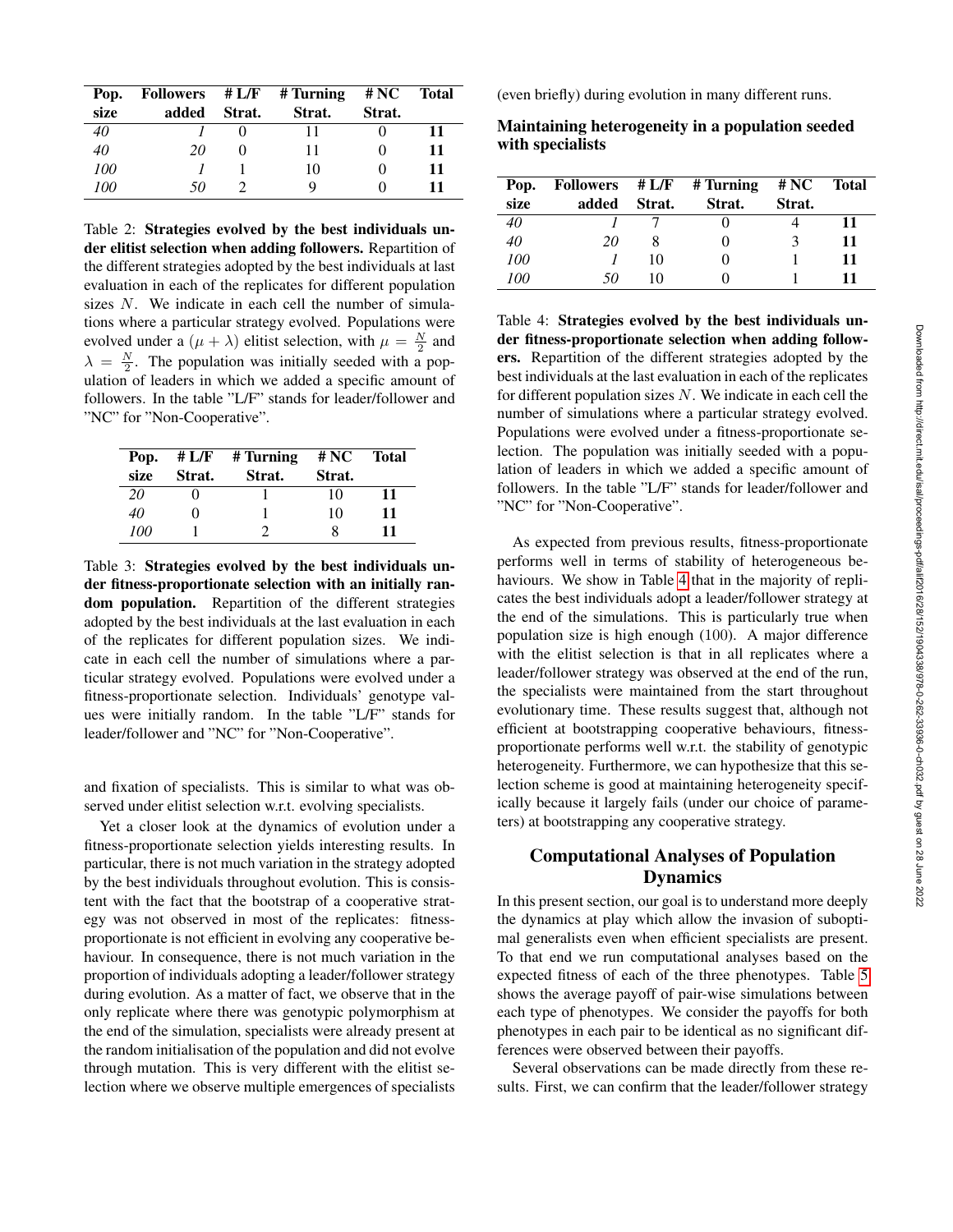| <b>Phenotype</b> | Leader | Follower | Turner |
|------------------|--------|----------|--------|
| Leader           | 1265   | 5000     | 3480   |
| <i>Follower</i>  | 5000   | 100      | 2750   |
| Turner           | 3480   | 2750     | 2755   |

<span id="page-5-0"></span>Table 5: Payoff matrix for pair-wise simulations of each phenotype. Average payoffs of each phenotype against every phenotype in a pair-wise simulation. Each pair was evaluated 10 times in order to decrease the stochastic effects of the initial conditions (i.e. random positions of the targets).

displayed by a (*leader*, *follower*) pair is clearly the best strategy. However each one of these two phenotypes performs very poorly against itself with the worst payoff obtained by a pair constituted of two *followers*. Secondly, *turner* individuals perform also very well against *leaders*. Last, there is no significant differences w.r.t. payoffs when a *turner* is paired with a *follower* or another *turner*. These last two points hint at a shared lineage between *followers* and *turners*.

Indeed analyses of the genotypes' histories in our previous experiments reveal that *turner* individuals in fact descend from *follower* individuals. This means that they act as *followers* when interacting with *leaders* but are not as efficient. However they are a lot more efficient than *followers* when paired with individuals of the same phenotype (or *followers*).

From this payoff matrix, we run computational analyses to model the gradient of phenotypes' repartition in an infinite population. The fitness  $W$  of a particular phenotype i is computed as follows:

$$
W_i = \sum_{j=1}^{M} P(ij) * F(j)
$$

with  $j$  the phenotype it is paired with,  $M$  the number of different phenotypes (3),  $P(ij)$  the payoff of phenotype i against j and  $F(j)$  the proportion of phenotype j in the population. From this fitness, we can deduce the variation of phenotypes repartition by updating the proportion  $F$  of each phenotype i:

$$
F_i = F_i * \frac{W_i}{\sum_{j=1}^{M} W_j}
$$

We show in Figure [4\(a\)](#page-6-0) a vector field of this gradient. We can see that there actually exists an equilibrium between the three phenotypes (marked by the a dot at the crossing between the the dotted lines). This implies that even though the *turner* strategy is not the more efficient one, it is still expected that this phenotype can invade and coexist with the two other phenotypes.

We can hypothesize that we could not observe this equilibrium in our robotic simulations because of the stochastic effects arising from selection in a finite population. In order to study this hypothesis we ran additional computational simulations based on the same payoff matrix. The initial population is entirely composed of *leaders* and the selection method is an elitist  $(\frac{N}{2} + \frac{N}{2})$  evolution strategy where N is the population size. Every 10 generations, each offspring has a probability of  $1 \times 10^{-2}$  to mutate into any of the two other phenotypes.

Figure [4\(b\)](#page-6-1) shows the final repartition of phenotypes after 1500 generations of evolution for  $N = 20$ ,  $N = 100$ and  $N = 1000$  in 11 independent replicates. We can see that when increasing population size we also increase the probability that an equilibrium where the three phenotypes exist is reached. We actually observe that the repartition of phenotypes at the last generation of evolution gets closer to the predicted equilibrium as population size increases. This implies that when population size increases, the probability to lose particular phenotypes decreases. In other words, the effect that the stochasticity of fitness evaluation has on the sampling of the genotypes for the next generation is mitigated: population size is essential to the maintenance of specialists.

# General Properties for Evolving Heterogeneous Behaviours

From the previous Section, we can hypothesize two key properties for the successful evolution of genotypic polymorphism. First, we showed that population size needed to be large enough in order to decrease the probability that heterogeneity could be lost during the evolutionary time. Even under an elitist selection where the best individuals are immediately selected, the stochastic nature of fitness evaluation entails that there is no guarantee that both types get selected. This means that a performance biased selection may lead to the composition of the new population not accurately representing the genotypic diversity of the previous one. Therefore, there needs to be a mechanism for the preservation of genotypic diversity. Second, we previously saw that one key reason for the invasion of *turner* individuals is that, while *followers* perform badly against themselves, this is not the case for the formers. This means that the manner in which robots are paired is essential for achieving specialisation.

In order to test these hypotheses we design a last experiment where we diverge from the initial problem and now coevolve two separate populations. In this coevolution algorithm, each individual of one population is always evaluated against an individual of the other population (5 times as in previous experiments). Then, each population separately undergoes selection under an elitist  $(10+10)$  selection method to create the population of the next generation (which means that each population size is 20). We conducted 11 independent replicates which lasted 90000 evaluations each. The populations were initially constituted of random individuals.

We show (Table [6\)](#page-6-2) that when using coevolution, we al-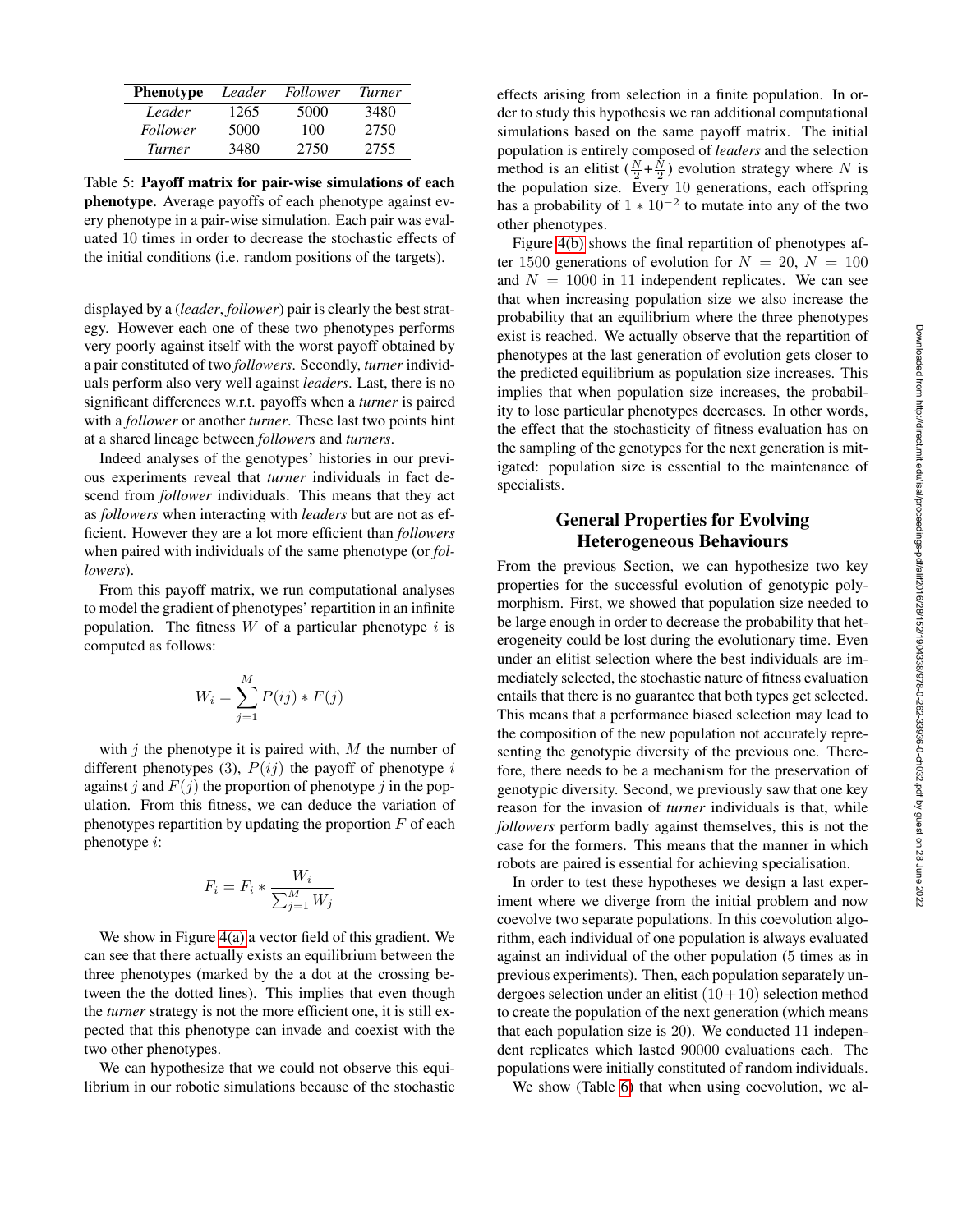<span id="page-6-0"></span>

Figure 4: Vector field of the gradient of phenotypes' proportions and proportions of phenotypes at the last generation of evolution. *(a)* Vector field of the gradient of phenotypes' proportions in an infinite population. The strength of variation is indicated by the color of the arrow. *(b)* Repartition of phenotypes at the last generation of evolution for all three population sizes. Evolution lasted 1500 generations and results were replicated across 11 independent simulations. The initial population was entirely composed of *leaders*.

| # L/F  | # Turning | # NC   | <b>Total</b> |
|--------|-----------|--------|--------------|
| Strat. | Strat.    | Strat. |              |
|        |           |        | 11           |

<span id="page-6-2"></span>Table 6: Strategies evolved by the best individuals when coevolving two populations. Repartition of the different strategies adopted bt the best individuals at the last evaluation in each of the 11 replicates. We indicate in each cell the number of simulations where a particular strategy evolved. Two populations were coevolved under elitist selection and the individuals' genotype values were initially random. In the table "L/F" stands for leader/follower and "NC" for "Non-Cooperative".

ways evolve specialists in every replicates. Moreover, this algorithm is highly stable as the heterogeneous behaviours that emerged were never lost during evolution in every replicates. This means that coevolution is highly efficient both for the bootstrap of a leader/follower strategy and its maintenance throughout evolution. Regarding our hypothesized properties, we can check that the coevolution algorithm respects both of them. Firstly, as populations are separately coevolved, we make sure that performance-based selection does not accidentally lead to the disappearance of specialists. Thus we ensure that the populations' genotypic diversity is protected. Secondly, we create a very specific pairing between individuals. Indeed individuals inside the same

<span id="page-6-1"></span>population are never partnered with one another. This means that *followers* are always paired with *leaders*. As *turners* thus possesses no fitness benefit over the other phenotypes, their invasion is prevented. The question is open as to how to endow an algorithm working on a single population with such properties.

### Discussion and Conclusions

In this paper, we investigated the evolution of specialisation through a leader/follower strategy in a cooperative foraging task. Our goal was to reveal the difficulties that arise when trying to evolve genotypic polymorphism in a single population. To that end, we mainly studied the dynamics of evolution with two different selection methods: an  $(\mu + \lambda)$  elitist evolution strategy and fitness-proportionate selection.

We first showed that the long term evolution of a leader/follower strategy was nearly impossible with an elitist selection. However bootstrapping specialists was not a problem as we observed that they frequently emerged during evolution. The major obstacle was rather to maintain heterogeneity over evolutionary time. Indeed, even when adding efficient followers to a population of leaders to force the adoption of a leader/follower strategy, specialists couldn't be maintained. In comparison, the properties shown by the fitness-proportionate algorithm were quite the opposite. While it was almost not capable of evolving a leader/follower strategy (nor any other cooperative strategy),